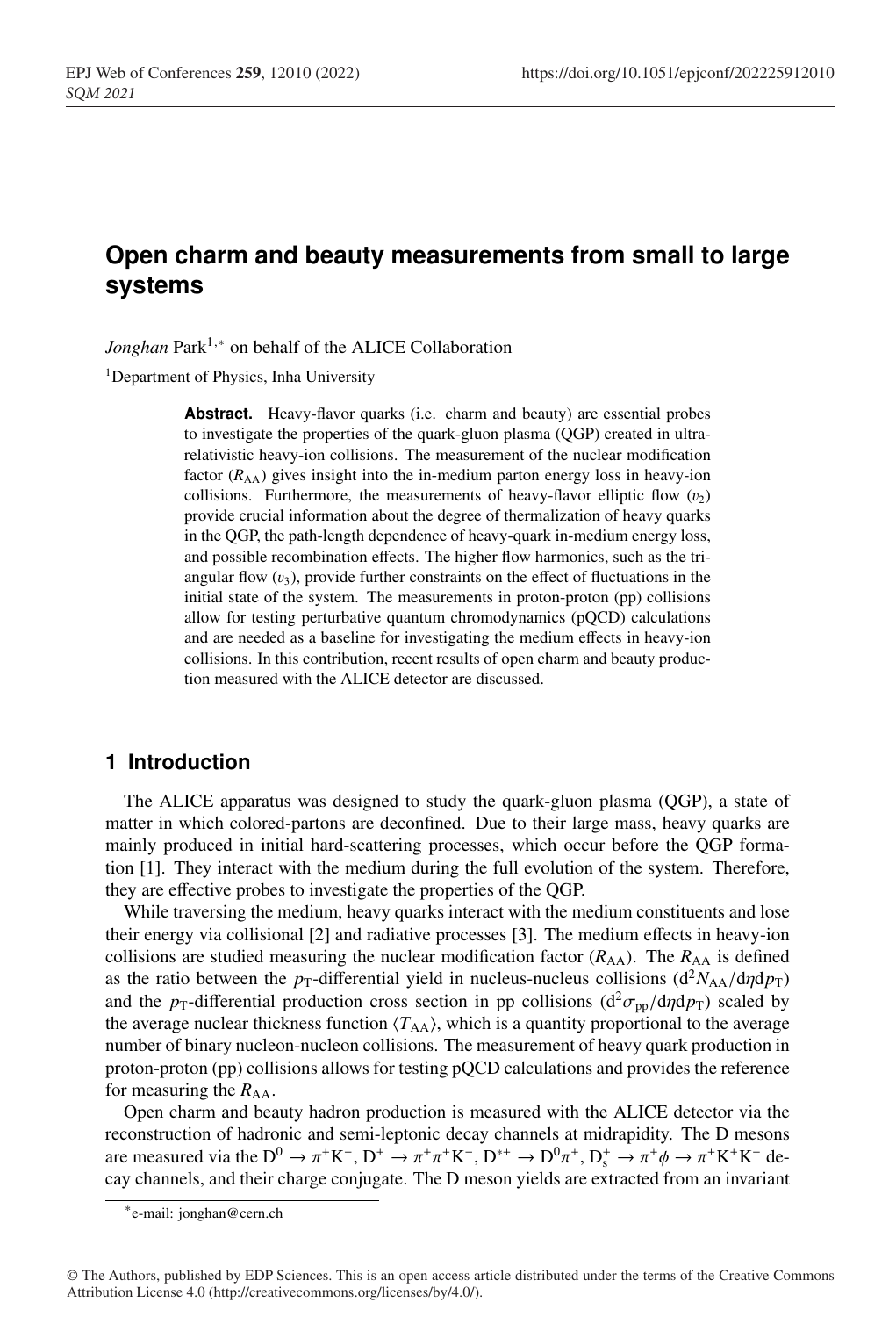mass analysis after applying topological and particle identification selections to enhance the signal-to-background ratio. Non-prompt D mesons are used to measure open-beauty hadron production. Exploiting machine-learning techniques based on Boosted Decision Trees, nonprompt D mesons are separated from the prompt D mesons [4]. Open heavy-flavor production is also measured by identifying the electrons from semi-electronic decays of charm and beauty hadrons. The production yield is extracted by subtracting the contamination of hadrons and of non-heavy flavor decay electrons from the inclusive sample. The production of beauty-hadron decay electrons is measured by determining statistically the fraction of beauty-decay electrons in the inclusive electron sample with an impact-parameter template fit method [5, 6].

## **2 Results**

The production of electrons from both inclusive heavy-flavor hadron decays [7] and beauty hadron decays was measured in pp collisions at  $\sqrt{s}$  = 5.02 TeV at midrapidity. The fraction of the beauty hadron decay electrons to the one from inclusive heavy-flavor hadron decays in the transverse momentum ( $p_T$ ) region  $2 < p_T < 8 \text{ GeV}/c$  is shown in Fig. 1 (left). The result is described by the FONLL pQCD calculation [8–10] within the uncertainties. The measured values and the model prediction vary with  $p<sub>T</sub>$ , indicating that the charm contribution is dominant at low  $p<sub>T</sub>$  and the beauty contribution is increasing with  $p<sub>T</sub>$ . The prompt and non-prompt  $D^0$ ,  $D^+$  and  $D_s^+$  meson cross sections were measured in pp collisions at  $\sqrt{s} = 5.02$  TeV [4]. From the results of non-prompt D mesons, the total  $b\overline{b}$  production cross section was computed. Figure 1 (right) shows  $d\sigma_{b\bar{b}}/dy_{|y|=0}$  as a function of center-of-mass energy. The measurements are found to be compatible with FONLL [8–10] and NNLO [11] calculations. This result provides an important test for pQCD calculations in the beauty sector at the LHC.



Figure 1. Left: Fraction of beauty-hadron decay electrons to heavy-flavor hadron decay electrons in pp collisions at  $\sqrt{s}$ =5.02 TeV. Right: Beauty production cross section per unit of rapidity at midrapidity as a function of  $\sqrt{s}$  measured in pp and pp collisions by different experiments [4].

The production of electrons from inclusive heavy-flavor hadron decays [7] and beauty hadron decays is also measured in Pb–Pb collisions at  $\sqrt{s_{NN}}$  = 5.02 TeV, as well as the production of prompt and non-prompt  $D^0$  mesons. Figure 2 (left) shows the  $R_{AA}$  comparison between inclusive heavy-flavor hadron decays and beauty hadron decays measured in 0–10% central Pb-Pb collisions. Both  $R_{AA}$  values are smaller than unity, suggesting that the heavy-flavor production is suppressed in Pb–Pb collisions with respect to pp collisions in the intermediate  $p_T$  region. The  $R_{AA}$  of beauty decay electrons tends to be higher than that of inclusive heavy-flavor hadron decay electrons at low  $p<sub>T</sub>$ , though they are compatible within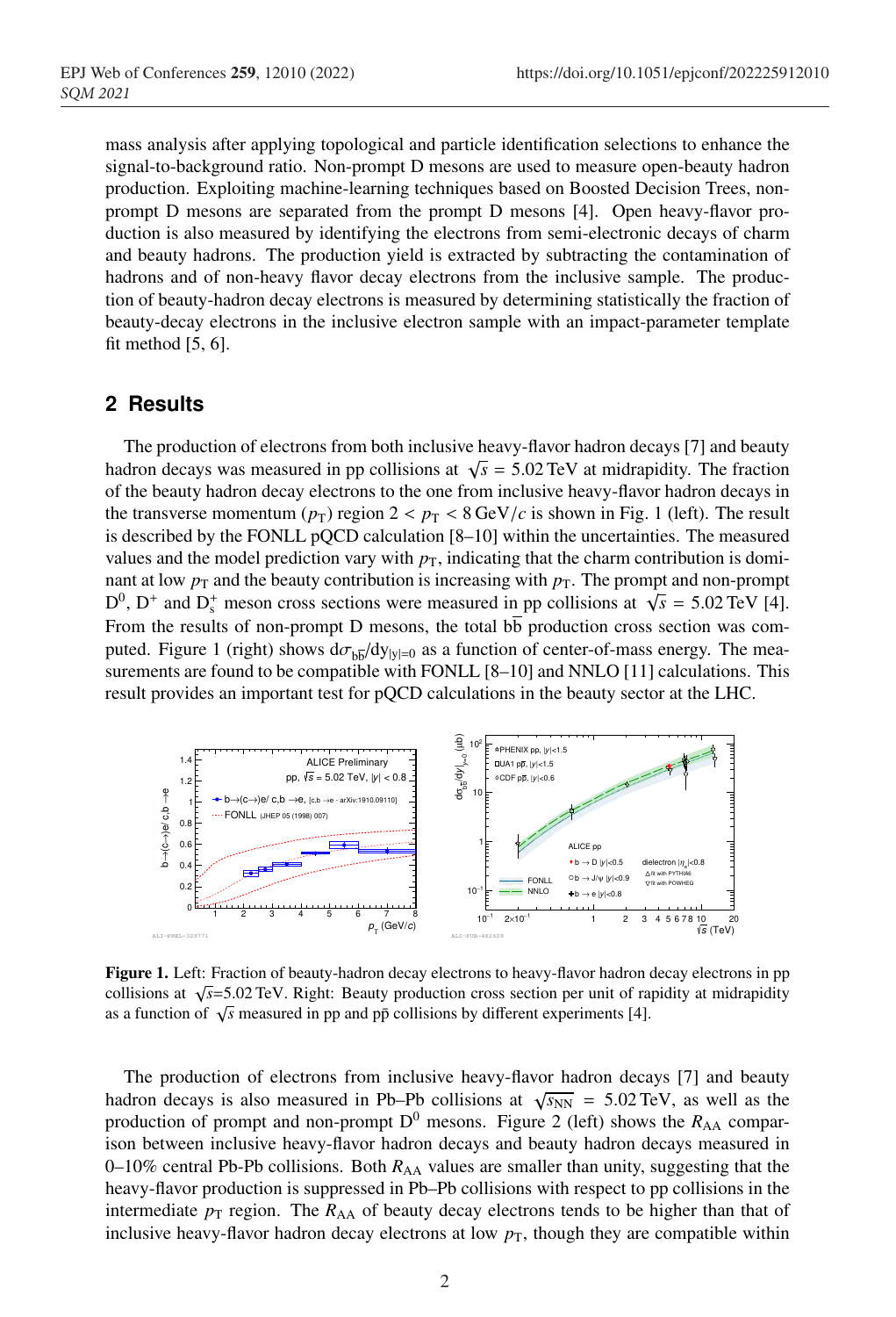uncertainties. At high  $p<sub>T</sub>$ , they have very similar values. The observed trend is consistent with the expectation that the suppression of beauty hadrons is smaller than charm. Figure 2 (right) shows the  $R_{AA}$  ratio of non-prompt D<sup>0</sup> over prompt D<sup>0</sup> in the 0–10% centrality Pb–Pb collisions at  $\sqrt{s_{NN}}$  = 5.02 TeV compared to several model predictions (MC@sHQ+EPOS2 [12], LGR [13, 14], TAMU [15], and CUJET3.1 [16]). The measured ratio, above unity, suggests that non-prompt  $D^0$  mesons are less suppressed than prompt  $D^0$  ones. This is a hint of the mass dependence of the in-medium parton energy loss. At very low  $p<sub>T</sub>$ , the ratio decreases up to 3 GeV/*c* and increases from 3 GeV/*c* to 7 GeV/*c*. This behavior is mainly due to the formation of prompt D mesons via charm quark coalescence. Above 7 GeV/*c*, the ratio does not vary significantly with  $p<sub>T</sub>$  within sum of statistical and systematic uncertainties.



Figure 2. Left: Comparison of the  $R_{AA}$  of electrons from heavy-flavor hadron and beauty-hadron decays in Pb–Pb collisions at  $\sqrt{s_{NN}}$  = 5.02 TeV. Right: Ratio of non-prompt D<sup>0</sup> to prompt D<sup>0</sup>  $R_{AA}$  in Pb–Pb collisions at  $\sqrt{s_{NN}}$  = 5.02 TeV, compared to model predictions.



**Figure 3.** Anisotropic flow coefficient measurements as a function of  $p<sub>T</sub>$  in Pb–Pb collisions at  $\sqrt{s_{NN}}$  = 5.02 TeV. Left:  $v_2$  in 30–50% central collisions. Right:  $v_3$  in 0–10% central collisions. [17]

The azimuthal anisotropy of particles provides further insight into the interaction of heavy quarks in the QGP. It can be quantified by the Fourier coefficients of the particle azimuthal distribution defined as  $v_n = \langle \cos(n(\varphi - \Psi_n)) \rangle$ , where  $\varphi$  is particle azimuthal angle and  $\Psi_n$  is nth-order asymmetry plane formed by impact parameter vector and the beam axis using V0 detector. The elliptic flow  $v_2$ , which is the dominant coefficient in semi-central collisions, is